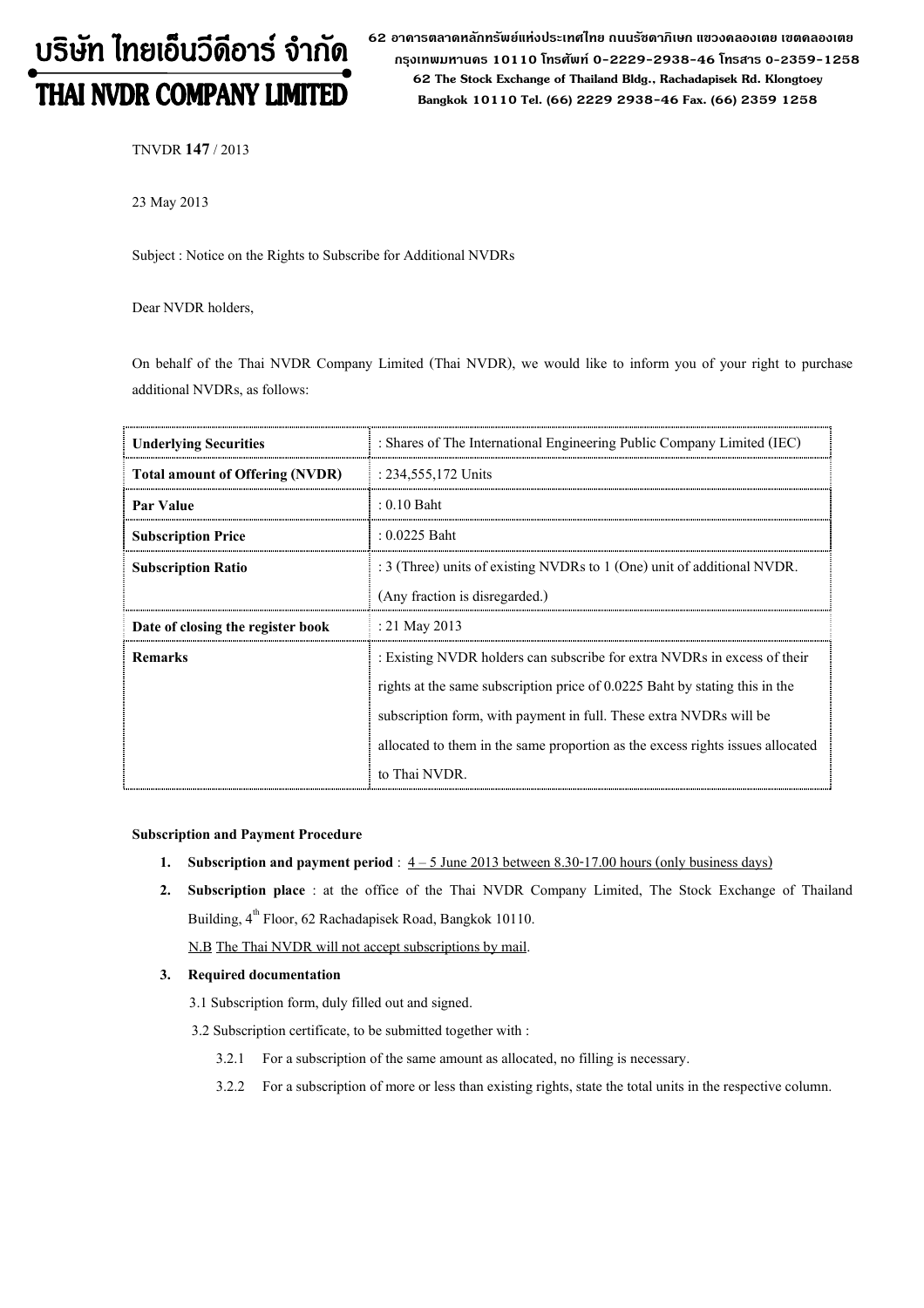#### 4. Payment

Subscription for full entitlement or less than or excess the entitlement, please make payment by one check or one cashier check which is collectable through clearing house in Bangkok. The check or cashier check shall be dated between 4 to 5 June 2013. Indicate the subscription date and make it payable to  $H$ rhe International **Engineering Public Company Limited (Share Subscription Account)".** 

- 5. If NVDR holders fail to exercise their rights or make a payment within the allotted time schedule, or the check or cashier check is not honored, it shall be deemed that such NVDR holders do not wish to exercise their subscription rights. Thai NVDR shall thus regard the subscription as being void.
- 6. Refund for unallotted NVDRs.

If the excess rights NVDRs were not allotted in full because the number of NVDRs subscribed for were more than the number or remaining units of NVDRs, the Thai NVDR will make a refund (without interest) to the NVDR holders by check for the unallotted NVDRs and send it by registered mail to the address that appears on the Share Register Book on the date of closing the book, within 7 business days after the Thai NVDR has received the refund from the underlying company.

Should you need any further information, please do not hesitate to contact Thai NVDR Company Limited at 02-229-2800 Ext. 2938-2946.

Sincerely yours, Thai NVDR Company Limited

Proham Clorchayn

(Pichaya Chomchaiya) Head Depository Department The Stock Exchange of Thailand

Enclosure : 1. Subscription Form for NVDR Right Issues 2. Subscription Certificate